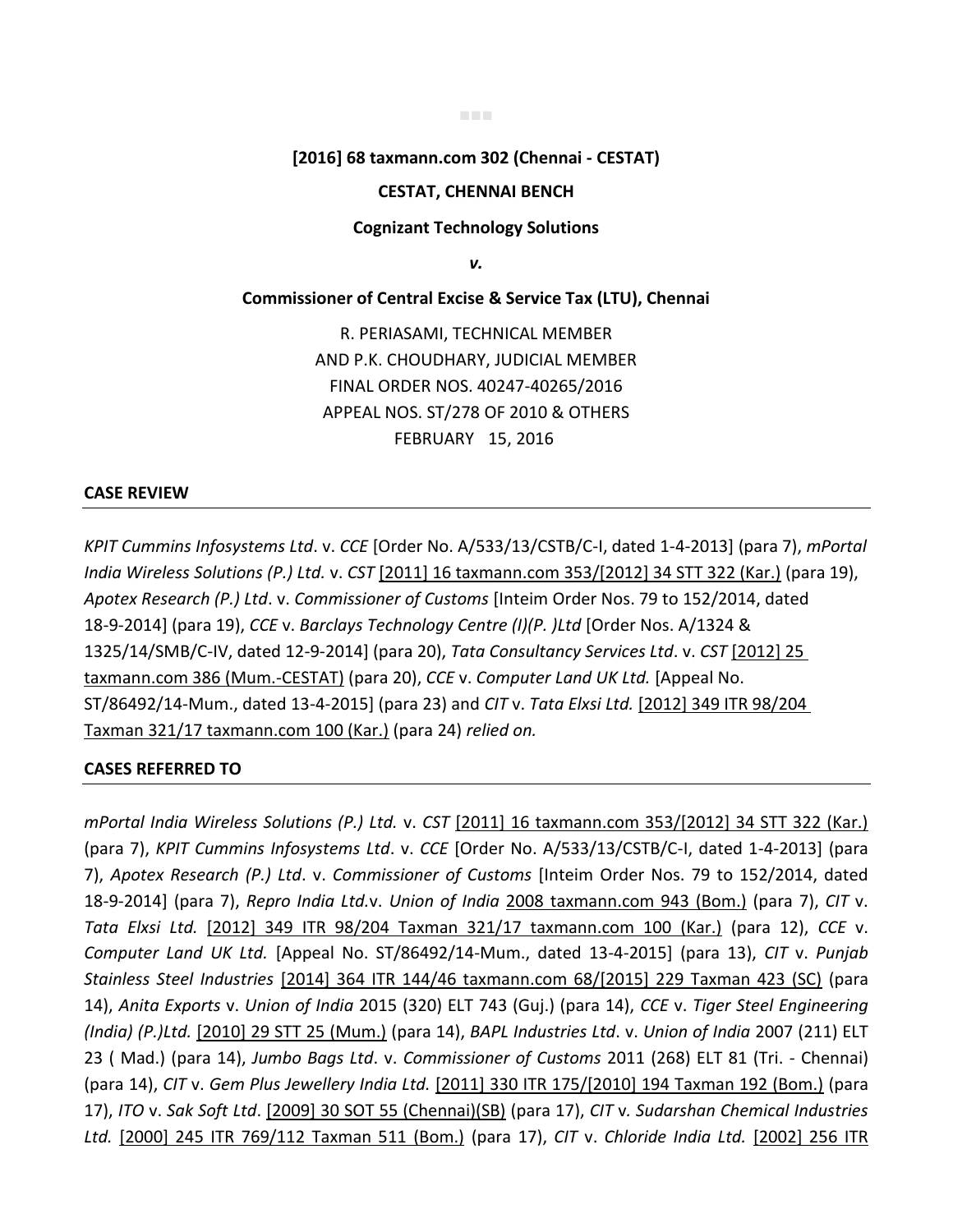625/[2003] 130 Taxman 352 (Cal.) (para 17), *CCE* v. *Barclays Technology Centre (I)(P. )Ltd* [Order Nos. A/1324 & 1325/14/SMB/C-IV, dated 12-9-2014] (para 20) and *Tata Consultancy Services Ltd*. v. *CST*  [2012] 25 taxmann.com 386 (Mum.-CESTAT) (para 20).

**Muthu Venkataraman**, Adv., **Rajaram Ramanan**, Consultant, **Gopakumar R.**, Consultant, **Ramani N.V.S.**, Consultant, **Shankararaman**, Adv. and **Ms. Minchu Punoosse**, Adv. *for the Appellant.* **Ms. Indira Sisupal**, AC (AR) *for the Respondent.*

### **ORDER**

**R. Periasami, Technical Member -** All the 19 appeals are taken up together for disposal, as the issues involved in these appeals are identical in nature, relating to refund of unutilized CENVAT credit on export of services under Rule 5 of Cenvat Credit Rules, 2004 (CCR). Out of 19 appeals, 15 appeals filed by the appellants are arising out of Order-in-Appeals No.15/2010 dated 15.02.2010, No. 06/2011 dated 04.02.2011, No. 68-71/2013 dated 02.12.2013, No. 05-09/2015 dated 18.02.2015 and No. 01-04/2015 dated 18.02.2015 and the remaining four appeals filed by the Revenue are arising out of one Order-in-Appeal No. 39-42/2011 dated 30.08.2011.

**2.** The brief facts of the case are that the Appellants are rendering software services and the services are exported and also to the domestic clients. The Appellant obtained centralized registration for service tax with the Commissioner of LTU, Chennai and also registered with STPI/SEZ as well. The Appellant claimed refund of CENVAT credit on the credit relating to input services used in the output services exported outside India under Rule 5 of CCR read with Notification No. 05/2006 dated 14 March 2006 as amended.

**3.** Appeal Nos. ST 278/2010 and ST 295/2011 are filed by the Appellant against the Order in Appeal No. 15/2010 and 06/2011. The original adjudicating authorities as well as the Commissioner (Appeals) in these cases rejected/restricted the refund claims of the Appellant on the grounds that:

\* Services related to development of information technology software and maintenance of such software were specifically included as taxable service only from 16.05.2008.

\* Appellant was engaged in provision of software maintenance service which was not covered under the ambit of Management, maintenance, repair service ('MMRS') up to 16.05.2008) and hence the same was not taxable up to 16.05.2008.

Aggrieved by these orders, the appellants preferred appeals before this Tribunal. The details of the above appeals are listed as under:—

| S.No In | Period          | Appeal  | OIA No.    | OIO No.      | Refund              |
|---------|-----------------|---------|------------|--------------|---------------------|
| the C.L |                 | No.     |            |              | restricted/rejected |
| 31      | April 2007 to   | 278/201 | 15/2010 dt | 42/2008 dt   | 6,12,02,380         |
|         | September 07    |         | 15.02.2010 | 30.06.2008   |                     |
| 32      | October 2007 to | 295/201 | 06/2011 dt | 251/2009 dt. | 11,38,96,892        |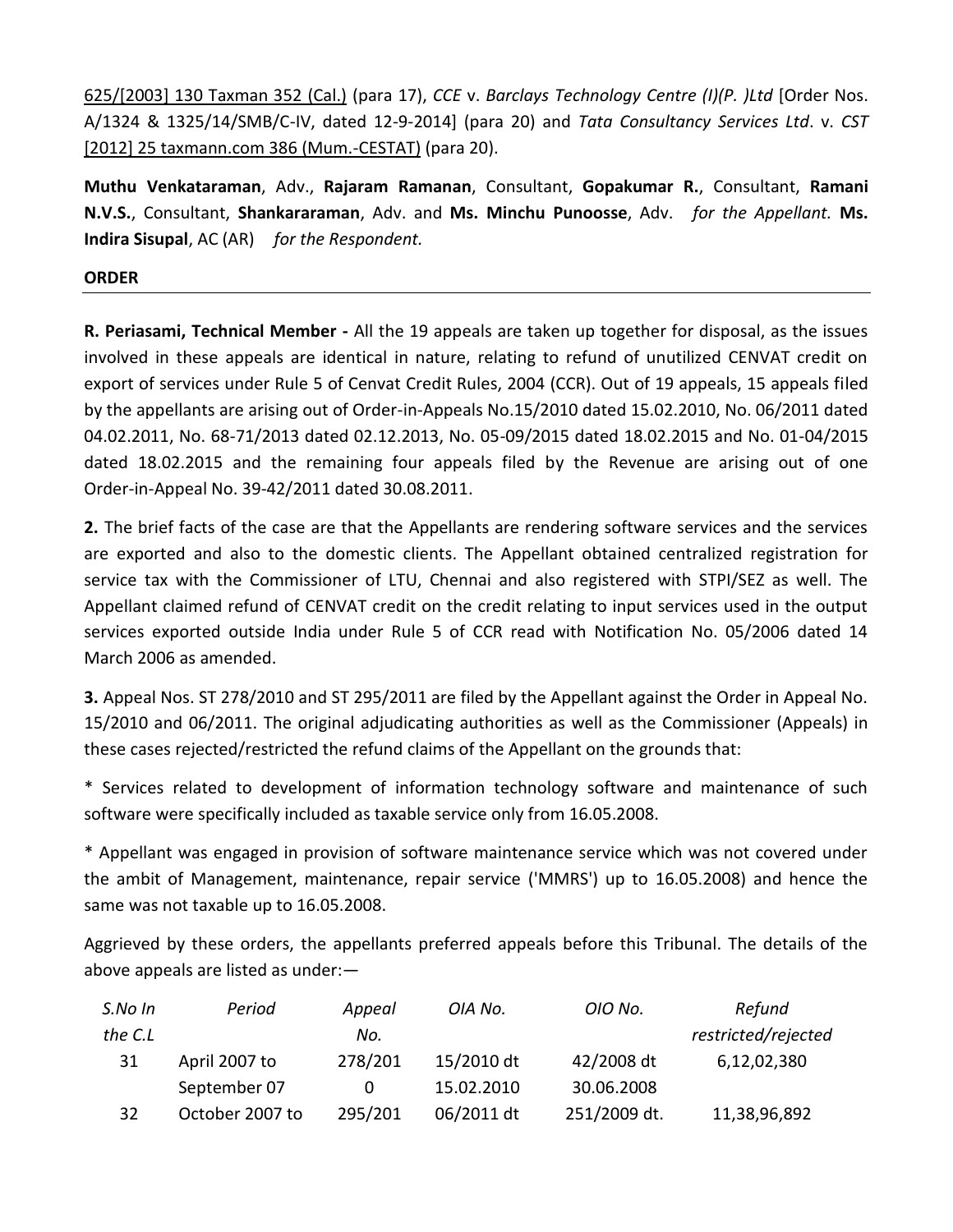March 2008 1 04.02.2011 02.06.2009 The adjudicating authority rejected the refund on the ground that the appellants rendered software maintenance service which was not taxable prior to 16.05.08 and the said service is not covered under 'Management Maintenance and or Repair service' The adjudicating authority also held that services relating to development of information technology software and maintenance of special software are specifically included as taxable services only from 16.05.2008. The appellants are not eligible for refund of CENVAT credit of input services availed on the software maintenance service. Aggrieved by these orders, the appellants preferred appeals and the Commissioner (Appeals) upheld the orders of the adjudicating authority and rejected the appeals.

**4.** Appeal Nos. ST/40422/2014 to ST/40425/2014 and ST/41019/2015 to ST/41023/2015 were filed against OIA's against the restriction in refunds and the adjudicating authority restricted the refund amount by adopting the formula prescribed under **Notification No. 05/2006 CE (NT) dated 14-03-2006**. The details of the appeals are as under:—

| S.No | Period   | Appeal  | OIA No.  | OIO No.   | Refund      | Refund      | Refund rejected |
|------|----------|---------|----------|-----------|-------------|-------------|-----------------|
|      |          | No.     |          |           | claimed     | Granted     | (under dispute) |
| 33   | Feb      | 40422/2 | 68-71/13 | 176/11    | 2,82,13,514 | 86,33,607   | 1,95,79,907     |
|      | 2010     | 014     | 02/12/13 | 30/06/11  |             |             |                 |
| 34   | $Mar-10$ | 40423/2 |          | 343/11 dt | 2,79,12,079 | 86,32,133   | 1,92,79,946     |
|      |          | 014     |          | 30/09/11  |             |             |                 |
| 35   | July-10  | 40424/2 | 68-71/13 | 344/11 dt | 3,21,22,060 | 79,18,828   | 2,42,02,232     |
|      |          | 014     | 02/12/13 | 30/09/11  |             |             |                 |
| 36   | Aug-10   | 40425/2 |          | 389/11 dt | 2,45,48,423 | 97,17,342   | 1,48,31,081     |
|      |          | 014     |          | 30/11/11  |             |             |                 |
| 41   | Nov-10   | 41019/2 | 05-09/15 | 281/12 dt | 3,16,82,883 | 1,05,04,955 | 2,11,77,928     |
|      |          | 015     | 18.02.15 | 31.08.12  |             |             |                 |
| 42   | Dec-10   | 41020/2 |          | 282/12 dt | 7,89,88,416 | 80,48,903   | 7,09,39,513     |
|      |          | 015     |          | 31.08.12  |             |             |                 |
| 43   | $Jan-11$ | 41021/2 |          | 286/12 dt | 3,58,78,087 | 1,18,02,667 | 2,40,75,420     |
|      |          | 015     |          | 31.08.12  |             |             |                 |
| 44   | Feb-11   | 41022/2 |          | 398/12 dt | 3,30,37,886 | 51,58,752   | 2,78,79,134     |
|      |          | 015     |          | 31.12.12  |             |             |                 |
| 45   | March    | 41023/2 |          | 399/12 dt | 5,63,35,510 | 63,05,026   | 5,00,30,484     |
|      | 2011     | 015     |          | 31.12.12  |             |             |                 |

The adjudicating authority restricted the refund claim on the following grounds:

 The export turnover portion in the formula prescribed under Rule 5 of CCR, does not include the value of exports made from SEZ.

 that is, in the numerator the total export turnover the adjudicating authority taken only STPI turnover and excluded the SEZ exports and while taking the total turnover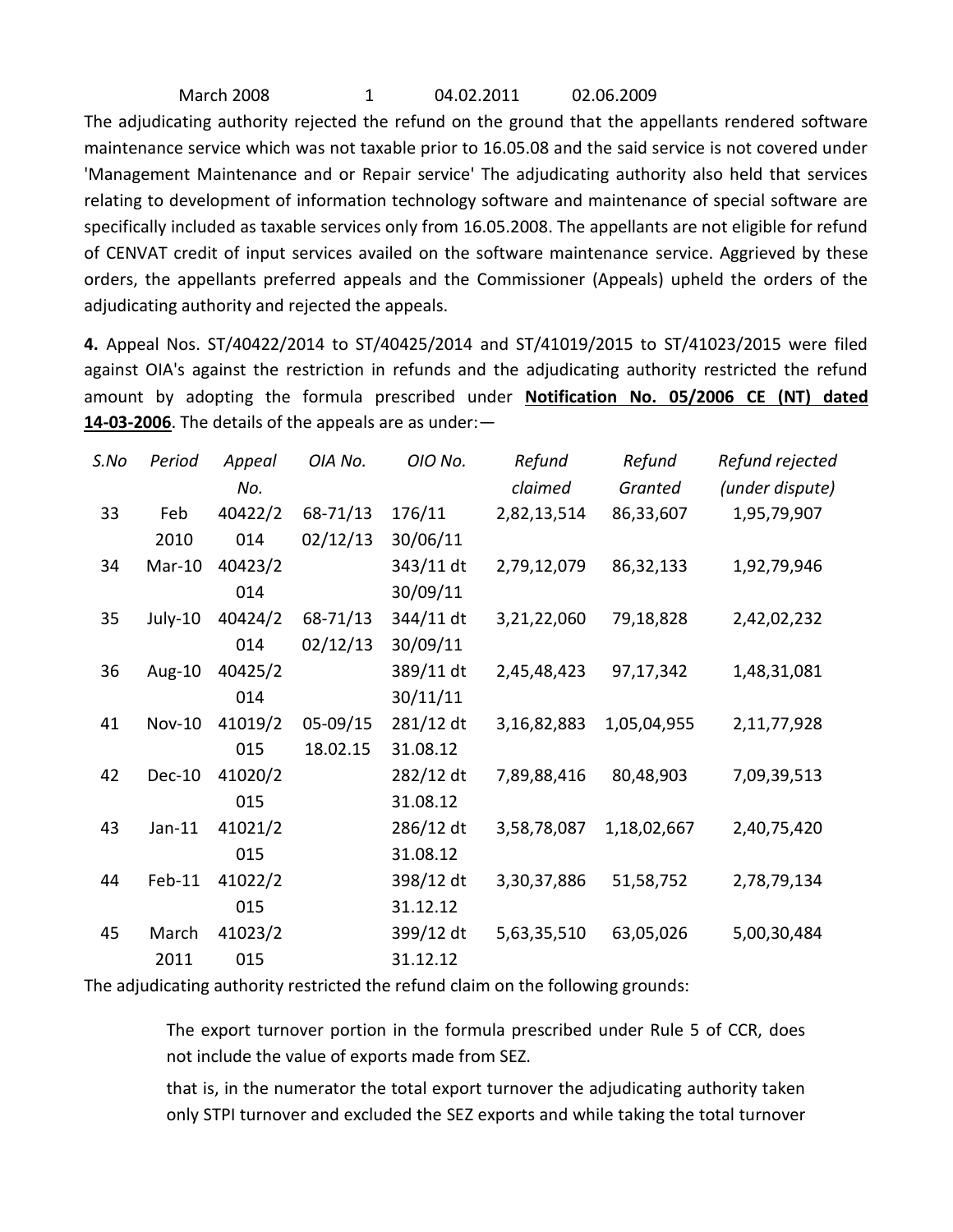(denominator) the adjudicating authority has computed including SEZ exports and accordingly rejected the refund.

 The adjudicating authority also excluded the quantum of amount from the refund claim which are otherwise ineligible for which separate show-cause notices were issued under CCRs. Aggrieved by this, the appellant preferred appeal against that portion of the order, where their refund claim was rejected/restricted and the Commissioner (Appeals) in OIA No, 68-71/2013 dated 02/12/2013 and OIA No. 5-9/2015 dated 18.02.2015, upheld the impugned order and rejected the appeals.

**5.** In eight appeals No. ST/551/2011 to ST/554/2011 and ST/41015/2015 to ST/41018/2015, the issues involved in all these appeals are identical but relates to the subsequent period. The appellants claimed refund under Rule 5 of CCR. The adjudicating authority has restricted the refund on the issue of taxability on the software maintenance and service and also on the computation of total export turnover and total turnover as per the formula. The adjudicating authority issued show-cause notices asking to show-cause why the refund claim could not be restricted or rejected on the ground that by duly working out the formula for computation of the refund provided under Notification No. 5/2006 and had accordingly rejected the refund on the ground raised in show-cause notice. Aggrieved by the order, the appellant assessee had preferred an appeal before the Commissioner (Appeals) who had set aside the Order-in-Original and allowed the refund. The table below provides the refund amounts calculated and refunded by the Commissioner (Appeals) in the respective OIA Nos.

| S.No in | Period         | Appeal       | OIA No.             | OIO No.     | Refund             |
|---------|----------------|--------------|---------------------|-------------|--------------------|
| the C.L |                | No.          |                     |             | restricted/rejecte |
|         |                |              |                     |             | d                  |
| 46      | April 2008 to  | 551/201      | 39/2011 To 42/2011  | 377/2009 dt | 20,89,11,988       |
|         | September 2008 | $\mathbf{1}$ | dated 30 August     | 07.12.2009  |                    |
|         |                |              | 2011                |             |                    |
| 47      | October 2008   | 552/201      |                     | 408/2009 dt | 4,22,20,331        |
|         |                | 1            |                     | 29.12.2009  |                    |
| 48      | November 2008  | 553/201      |                     | 44/2010 dt. | 6,86,31,605        |
|         |                | 1            |                     | 28.01.2010  |                    |
| 49      | December 2008  | 554/201      |                     | 69/2010 dt. | 5,76,74,059        |
|         |                | 1            |                     | 25.02.2010  |                    |
| 37      | April 2008 to  | 41015/2      | 01 to 04/2015 dated | 179/2012 dt | 20,70,57,564       |
|         | September 2008 | 015          | 18/02/2015          | 17/05/2012  |                    |
| 38      | October 2008   | 41016/2      |                     | 295/2012 dt | 4,20,33,231        |
|         |                | 015          |                     | 11/09/2012  |                    |
| 39      | November 2008  | 41017/2      |                     | 354/2012 dt | 6,80,51,630        |
|         |                | 015          |                     | 02/11/2012  |                    |
| 40      | December 2008  | 41018/2      |                     | 355/2012 dt | 5,34,64,665        |
|         |                | 015          |                     | 02/11/2012  |                    |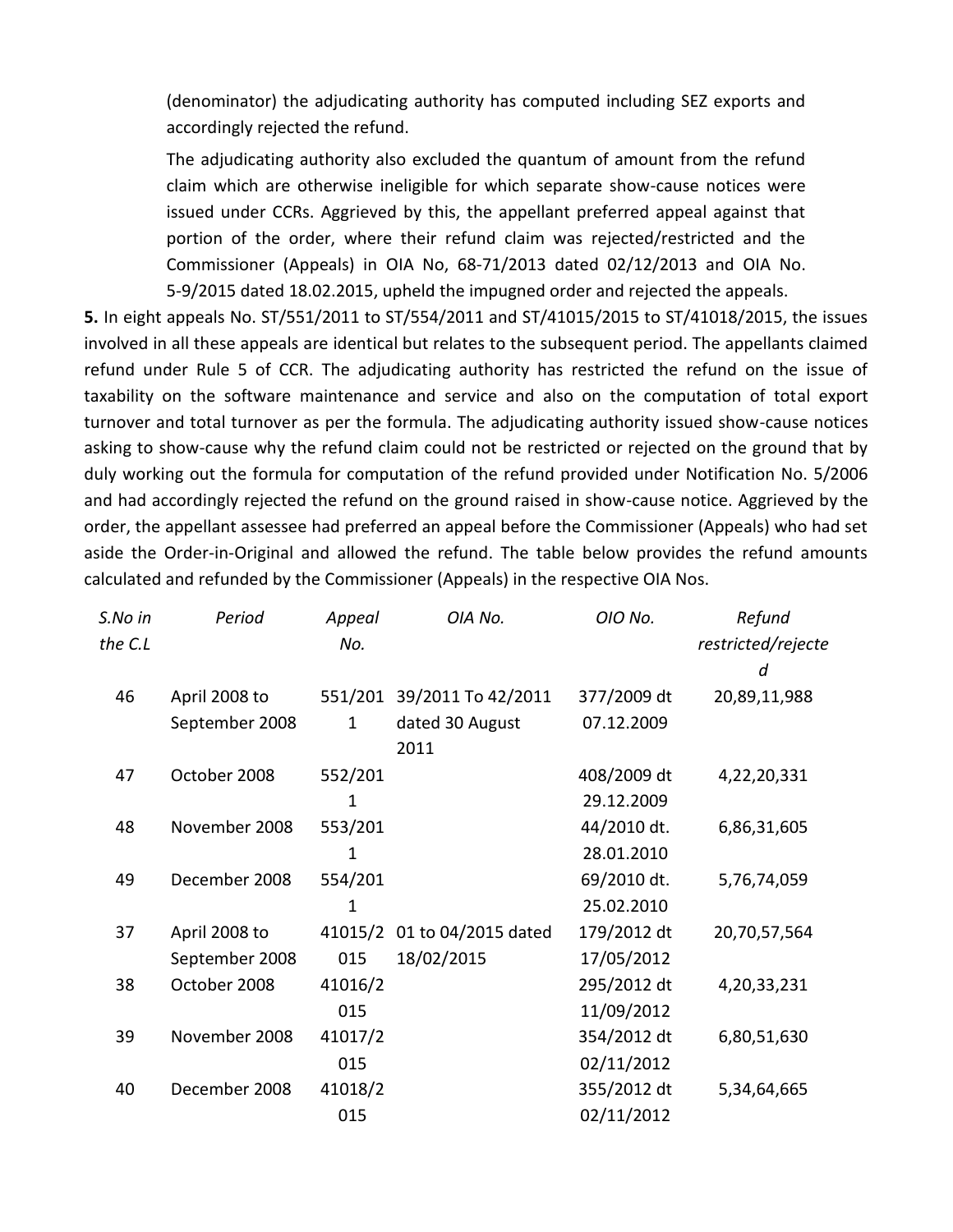The adjudicating authority in compliance of the Commissioner (Appeals) order No. 39 to 42/2011 dated 30.08.2011 sanctioned the consequential refund vide four OIOs as above (Sl.No. 37-40 in the table). The revenue reviewed the said refund orders and filed appeals before the Commissioner (Appeals). The Lower appellate authority in the impugned order No.1-4/2015 dated 18.02.2015 allowed the revenue appeals and set aside the orders. Aggrieved by the order of the Commissioner (Appeals) in OIA No. 1-4/2015 dated 18.02.2015, the appellants preferred appeals before this Tribunal in ST/41015/15 to 41018/2015.

**6.** The ld. Advocate appearing on behalf of the appellants submitted a written synopsis in a tabular form of issues appeal-wise and reiterated the same. In respect of appeal Nos. ST/278/10 and ST/295/11, he submits that the Revenue either restricted or rejected on the input service credit on the only ground that the software maintenance service was not taxable under Notification No. 5/06 prior to 16.05.2008. He drew the attention of the Bench to para 16 of the adjudication order and submitted that the service provided by the appellants are taxable and further submitted that they have paid service tax on management, maintenance and or repair services. He submits that the payment of service tax on the MMRS is not under dispute and the same has been recorded at para 9 of the OIO No. 39 to 42/2011 dated 30.08.2011 and also submits that they have not claimed any input service credit on the services utilized under SEZ from April, 2007 to September and October to March 08. He drew attention to page 9 and page 49 of the returns, where the service tax amount on MMRS has been paid at page 21 & 51 where proof of payment of service tax paid both in cash as well as by debiting in CENVAT account under the MMRS service including their services.

**7.** Without prejudice to the aforesaid submission, they also submitted that even assuming the services were not taxable during the impugned period; refund of unutilized input service credit ought not to be denied on the ground of taxability since otherwise it would amount to export of taxes. Further he submits that even if the services are not taxable prior to 16.05.2008, he submits that they are eligible for refund under Rule 5 of CCR and refund cannot be denied on the ground of non-taxability. In support of their argument, they placed reliance on catena of decisions including the following and submitted a compilation of case laws relied upon in this regard:-

He relied on the following decisions:

\* *mPortal India Wireless Solutions (P.) Ltd.* v. *CST* [2011] 16 taxmann.com 353/[2012] 34 STT 322 (Kar.)

\* *KPIT Cummins Infosystems ltd*. v. *CCE* [Order No. A/533/13/CSTB/C-I, dated 1-4-2013]

\* *Apotex Research (P.) Ltd*. v. *Commissioner of Customs* [Inteim Order Nos. 79 to 152/2014, dated 18-9-2014]

\* *Repro India Ltd.*v. *Union of India* 2008 taxmann.com 943 (Bom.)

He submitted that in view of the Hon'ble High Court and Tribunal's decisions, they are eligible for refunds.

**8.** On the second issue relating to the method of computation of export turnover and total turnover in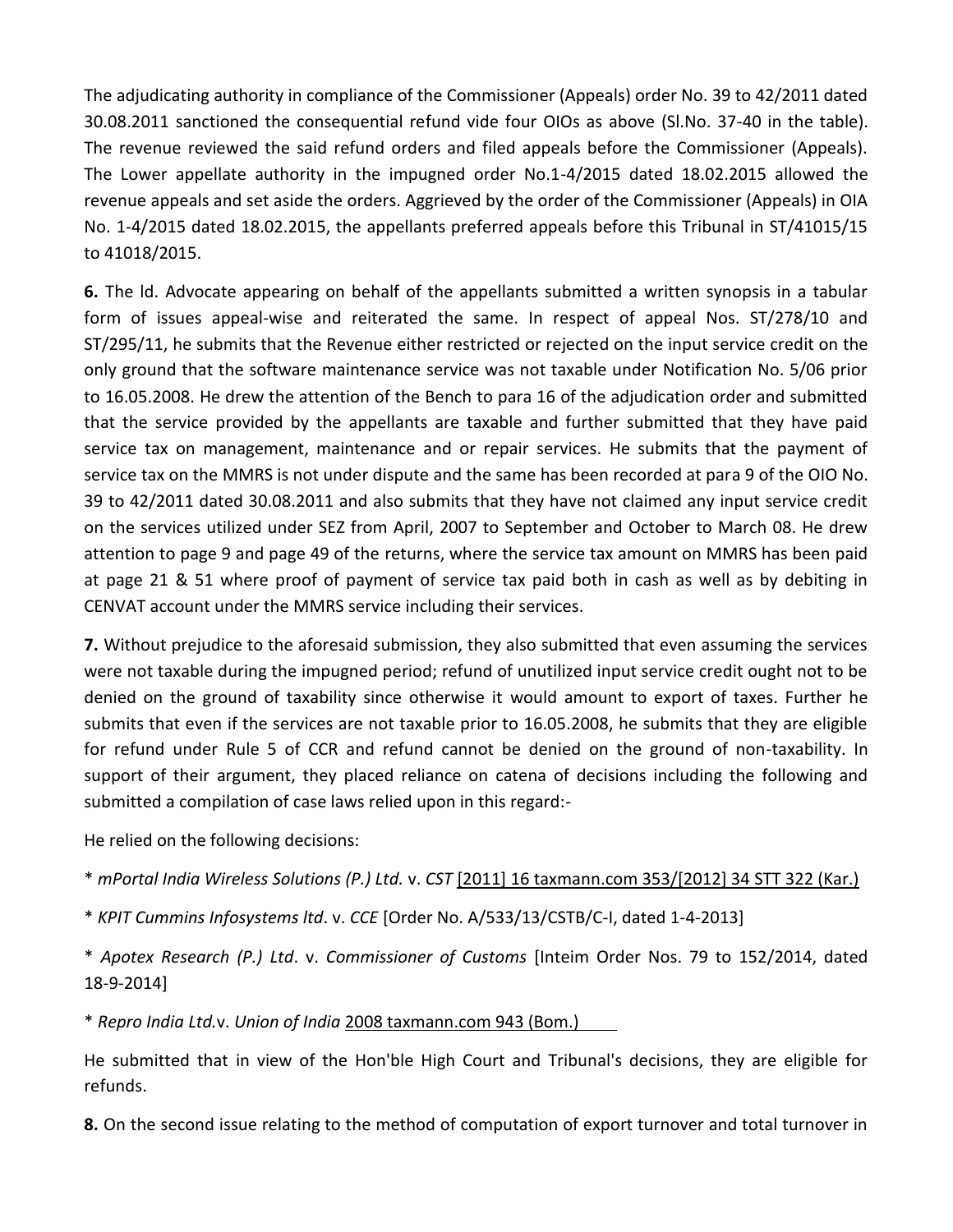appeals No. ST/40422/14 to ST/40425/14 and ST/41019/15 to ST/41023/15, he proceeded his submissions as per appeal No. ST/40422/14 to ST/40425/14. The issue for consideration was on the manner of arriving at quantum of eligible refund in accordance with the formula prescribed under **Notification 05/2006 CE(NT) dated 14-03-2006**. He submitted that the appellants operate from various premises across India and have taken a centralized registration for service tax purposes and that all their premises were either STPI or SEZ units from where services are predominantly exported with negligible domestic sales. A sample computation methodology which was under dispute on the manner of arriving at the eligible refund was submitted and further stated that there are three parameters for arriving at the quantum of refund which are as follows:

- \* CENVAT Credit
- \* Export turnover
- \* Total Turnover

As far as CENVAT Credit is concerned, while the Appellant applied for refund of entire CENVAT Credit taken, the Department had restricted the same to the net eligible CENVAT Credit after deducting ineligible CENVAT Credit for which separate proceedings were initiated.

**9.** As regards Export turnover & Total turnover, it was submitted that they claimed the benefit of refund on export turnover of both SEZ & STPI units and that no CENVAT Credit was availed on services received by SEZ units since they were ab initio exempt. However, for the purpose of turnover, the Appellant had adopted turnover of SEZ & STPI units, since Rule 5 of CENVAT Credit Rules is for entity as a whole and not for STPI/SEZ separately. They submitted that while applying the formula the lower adjudicating authority deducted the value of SEZ exports from the export turnover (i.e. numerator) but retained the same in the total turnover (i.e. denominator) thereby drastically reducing their refund claims. It was submitted that the Notification specifically mentions that the formula is to be applied only for the activity "to which the claim relates" and thus if the department wanted to adopt a stand that the SEZ activities had no relation to the claim, such turnover should have been deducted from the total turnover (i.e. denominator) also.

**10.** He drew attention to page 73 of OIO (para-6) of Appeal ST/40423/2014, Table 3 and explained in detail with regard to how the appellants claimed the refund by computing the total value wherein it was mentioned that Net CENVAT Credit after deducting those credits for which separate proceedings were initiated was Rs. 1,80,76,926. He mentioned that while this amount was not under dispute, the dispute is on account of Export Turnover and Total Turnover. It was submitted that as per Appellant claim, the value of Export turnover was Rs.659,81,11,217/- ( including exports from STP and SEZ units), value of domestic turnover was Rs. 18,44,27,676/- and total turnover was Rs. 678, 25,38,893/-. As per the turnover, it was submitted that the Appellant should have been granted a refund of Rs. 1,75,85,386/ - whereas the Department had granted only Rs. 86,32,133/ -; the refund has been restricted by the Department by adopting export turnover of services from STPI units alone i.e. Rs.323,88,12,961/- in the export turnover (i.e. numerator) and retaining the total turnover of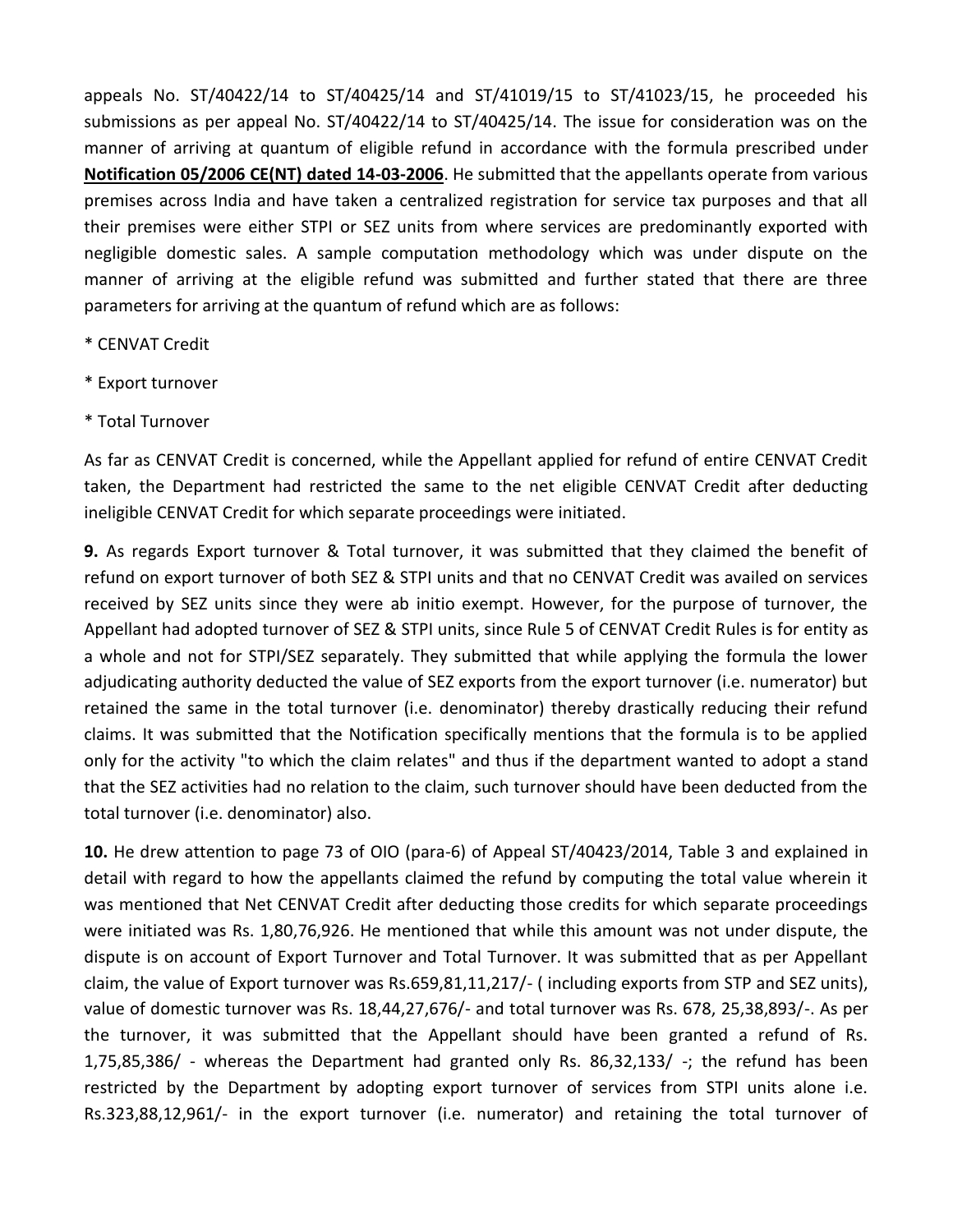Rs.678,25,38,893/- (i.e. denominator). He submitted that where the adjudicating authority at para 15.2 and 15.4 and at page 77 under para-23 has computed the total turnover (including the value of export services) to be Rs. 678,25,38,893/- then the export value also should be taken as Rs.659,81,11,217/-

**11.** Assailing the methodology adopted by the lower adjudicating authority, it was submitted that even if the Department wanted to restrict the export turnover (i.e. numerator) only to the value of services exported from STPI units ( i.e. 323, 88,12,961) then the total turnover should have alternatively been export turnover of STPI services + DTA services i.e. ( Rs. 323,88,12,961+ Rs. 18,44,27,676= Rs.342,32,40,637). Even if this alternative formula were adopted, if the refund amount would have been Rs. 1,71,03,028 (i.e. 1,80,76,926 X 323,88,12,961/342,32,40,637) which is substantially higher than the refund granted by the Department.

**12.** In support of these above arguments, they placed reliance upon catena of decisions in the context of Section 80HHC and Section 10 A of the Income-tax Act, 1961. He specifically drew our attention to ruling of Hon'ble Karnataka High Court in the case of *CIT* v. *Tata Elxsi Ltd.* [2012] 349 ITR 98/204 Taxman 321/17 taxmann.com 100 which in turn placed reliance on various judicial pronouncements and held that there should be uniformity in the ingredients of both numerator and denominator of the formula since otherwise it would produce anomalies or absurd results. Relying on the said precedents, it was submitted that if the department chose to exclude the SEZ turnover from numerator it also ought to have excluded the same from denominator.

**13.** Reliance was placed on the decision of the CESTAT Mumbai in the case of *CCE* v. *Computer Land UK Ltd.* [Appeal No. ST/86492/14-Mum., dated 13-4-2015], wherein it was held that if the Revenue wanted to reduce the value of invoices from Export turnover then the same should be removed from the total turnover. A paper book containing the provisions and case laws relied by him for the manner of applying the formula was submitted.

**14.** The learned authorized representative of the Revenue supported the findings made by the lower authorities in the impugned order in respect of Appeal No. 278/2010 and 295/2011 (i.e. Sl. No. 31 & 32 of the cause list). She submitted that when software maintenance services were taxable only from 16/05/2008, the question of granting refund in respect of services exported prior to such date does not arise since the services were not taxable. With respect to the issue of manner of applying the formula prescribed under Notification 05/2006 - CE (NT) dated 14 -03-2006, she submitted that the term total turnover should include turnover of all the services provided by the Appellant and in support of her argument she relied upon a Supreme court ruling in the case of *CIT* v. *Punjab Stainless Steel Industries*  [2014] 364 ITR 144/46 taxmann.com 68/[2015] 229 Taxman 423 to argue that turnover should include all the turnover of the Appellant as understood in common accounting parlance. She also drew our attention to judicial precedents in the context of SEZ's in the case of *Anita Exports* v. *Union of India* 2015 (320) ELT 743 (Guj.) and mentioned that service tax authorities do not have oversight of the activities performed in SEZ and only SEZ authorities have the same. Reliance was placed upon the following judicial precedents and mentioned that supplies to SEZ could not be eligible for benefits since they are only deemed exports and not physical exports:—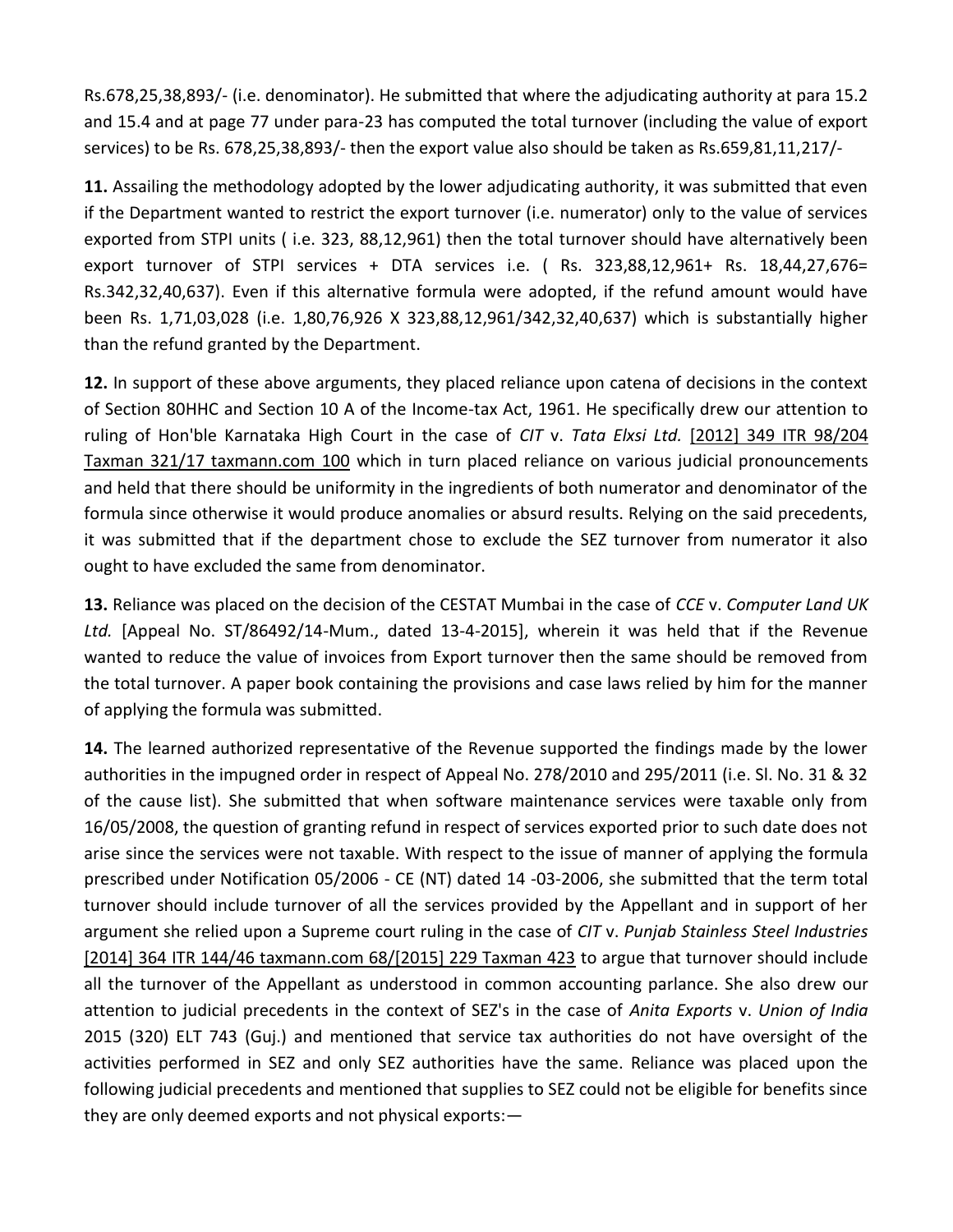- \* *CCE* v. *Tiger Steel Engineering (India) (P.)Ltd.* [2010] 29 STT 25 (Mum.)
- \* *BAPL Industries Ltd*. v. *Union of India* 2007 (211) ELT 23 (Mad.)
- \* *Jumbo Bags Ltd*. v. *Commissioner of Customs* 2011 (268) ELT 81 (Tri. Chennai)

She also mentioned that she had instructions from Commissioner (LTU) to place on record Show-cause notices (SCN) issued for denial of CENVAT Credit which were excluded from these proceedings.

**15.** On the rejoinder, the Advocates appearing for the Appellant reiterated the case laws relied upon by them for Appeal No. 278/2010 and 295/2011. With respect to the manner of application of the formula, they submitted that Supreme Court in the case of CIT vs. Punjab Stainless Steel relied upon by the Department was in fact favourable to them. They relied upon the operative part of the Supreme Court ruling which held that the turnover of scrap (similar to SEZ turnover in the present instance) was liable to be deducted from the total turnover. They also relied upon Para 28 of the said Supreme Court order to submit that the benefit granted under Rule 5 of CENVAT Credit Rules is only to incentivize and encourage exports and therefore any interpretation leading to a reduction in the value of export should not be resorted.

**16.** He submitted that Rule 5 being a beneficial provision with an objective to grant refund of unutilized CENVAT Credit, the refund ought to have been granted in accordance with the claim made by the Appellant rather than restricting the same in a manner which is not the intention of the legislature. Further, it was also submitted that the Appellant did not avail of any CENVAT Credit pertaining to the SEZ operations and that is what is more critical since the refund that is granted is of CENVAT Credit and not that of turnover.

**17.** As regards, other precedents relied upon by Department representative, they submitted that the decisions pertain only to deemed exports of supplies made to SEZ and in the facts of the Appellant all the exports are physical exports from STPI/SEZ units to customers located outside India and hence the precedents relied upon by the Department in the context of deemed exports are irrelevant.

- 1. *Tata Elxsi Ltd.* (*supra*)
- 2. *CIT* v. *Gem Plus Jewellery India Ltd.* [2011] 330 ITR 175/[2010] 194 Taxman 192 (Bom.)
- 3. *ITO* v. *Sak Soft Ltd*. [2009] 30 SOT 55 (Chennai)(SB)
- 4. *CIT* v*. Sudarshan Chemical Industries Ltd.* [2000] 245 ITR 769/112 Taxman 511 (Bom.)
- 5. *CIT* v. *Chloride India Ltd.* [2002] 256 ITR 625/[2003] 130 Taxman 352 (Cal.)

**18.** We have carefully considered the submissions of both sides and perused the records and the grounds of appeal in respect of both the assessee appeals as well as Revenue appeals. The short issue involved in this case relates to rejection of refund on input service credit utilized in the export of services and refund claimed under Rule 5 of CCR. The adjudicating authority and the lower appellate authority in the appellant assessee's appeals rejected or restricted the refund on the ground as under:-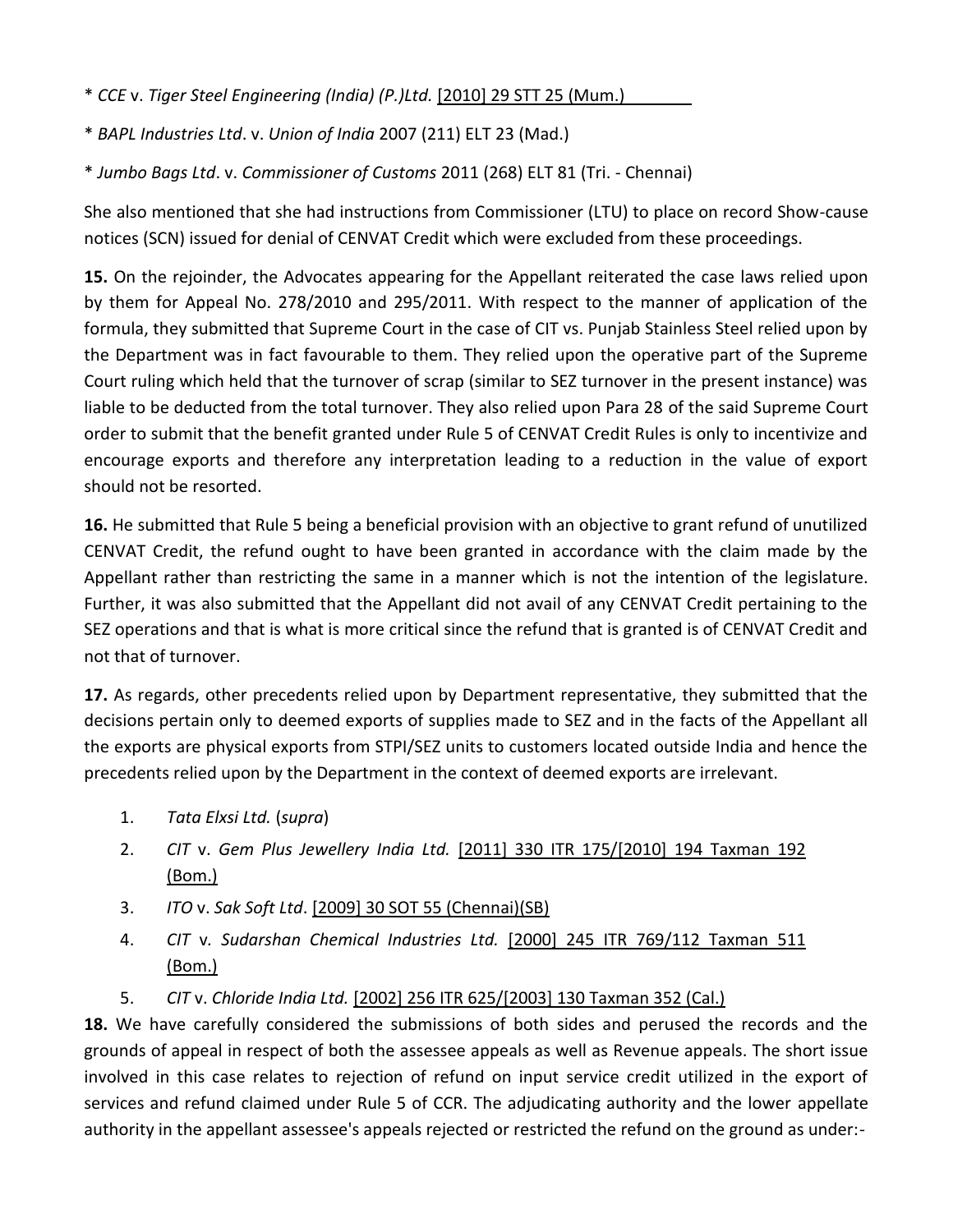- (1) The software maintenance service under the category of Management Maintenance and Repair Service (MMRS) is not taxable/exempted.
- (2) Restricted their refund claim by adopting different value for computation in respect of total turnover vis-a-vis export turnover provided in the formula prescribed under Notification No. 5/2006- CE(NT) dated 14.03.2006.

**19.** We now propose to discuss the first issue relating to the input services utilized for the export of service. On perusal of the records, ST-3 returns, we find that the appellant is a software firm engaged in the business of software development and obtained centralized service tax registration under LTU Commissionerate and discharging service tax on the software services rendered to local customers and also exported software services. There is no dispute on the payment of service tax by the appellant on the MMRS during the period 2007-2008. On perusal of the photocopy of ST-3 returns filed by the appellant for the period April - September, 2007 at page-48 of the annexure to the ST-3 return, we find that the appellant has furnished the details of the taxable service ie., MMRS and at page 51 it has been clearly mentioned that the appellant has paid the service tax both by cash as well as by debit in their CENVAT credit of a total amount of Rs. 86,72,780/- paid by cash and Rs. 12,16,456/- paid through their CENVAT account and also they have paid education cess and higher education cess of Rs. 1,73,457/- in cash and Rs. 24,329/- through CENVAT and Rs.5,351/- in cash and Rs. 12,120/- through CENVAT account respectively and the appellant has claimed refund of service tax paid on input service which was used in output service. From the above, it is very clear that the Revenue cannot adopt two standards, when the appellant paid service tax under MMRS the same was accepted by the Revenue. Whereas, while claiming the refund under Rule 5 of CCR, the department choose to argue differently, stating that the said services are exempted. The issue of granting refund of unutilized input credit/input service tax credit used in the export of services under Rule 5 of CCR has been settled by various Hon'ble High Courts and Tribunal. The decision of the Tribunal at Mumbai Bench in the case of *KPIT Cummins Infosystems Ltd.* (*supra*) has dealt the identical issue on the software consultancy service exported during the relevant period and allowed the appeal by following the Hon'ble High Court of Karnataka decision in the case of *mPortal India Wireless Solutions (P.) Ltd.* (*supra*). The relevant portion of the said decision is reproduced as under:—

'5.1 From the records of the case it is seen that during the impugned period the appellant had exported the following goods/services:

- (*i*) Software Maintenance Service, classifiable under the category of 'Management, Maintenance or Repair Service';
- (*ii*) Software Development service; and
- (*iii*) Software Consultancy Service.

5.2 As regards the management, maintenance or repair of computer software service, the same is classifiable under the taxable service category of 'management, maintenance or repair service' as defined in Section 65(64) of the Finance Act, 1994. As regards the development of software and software consultancy, the same became taxable under service tax only w.e.f. budget 2008 when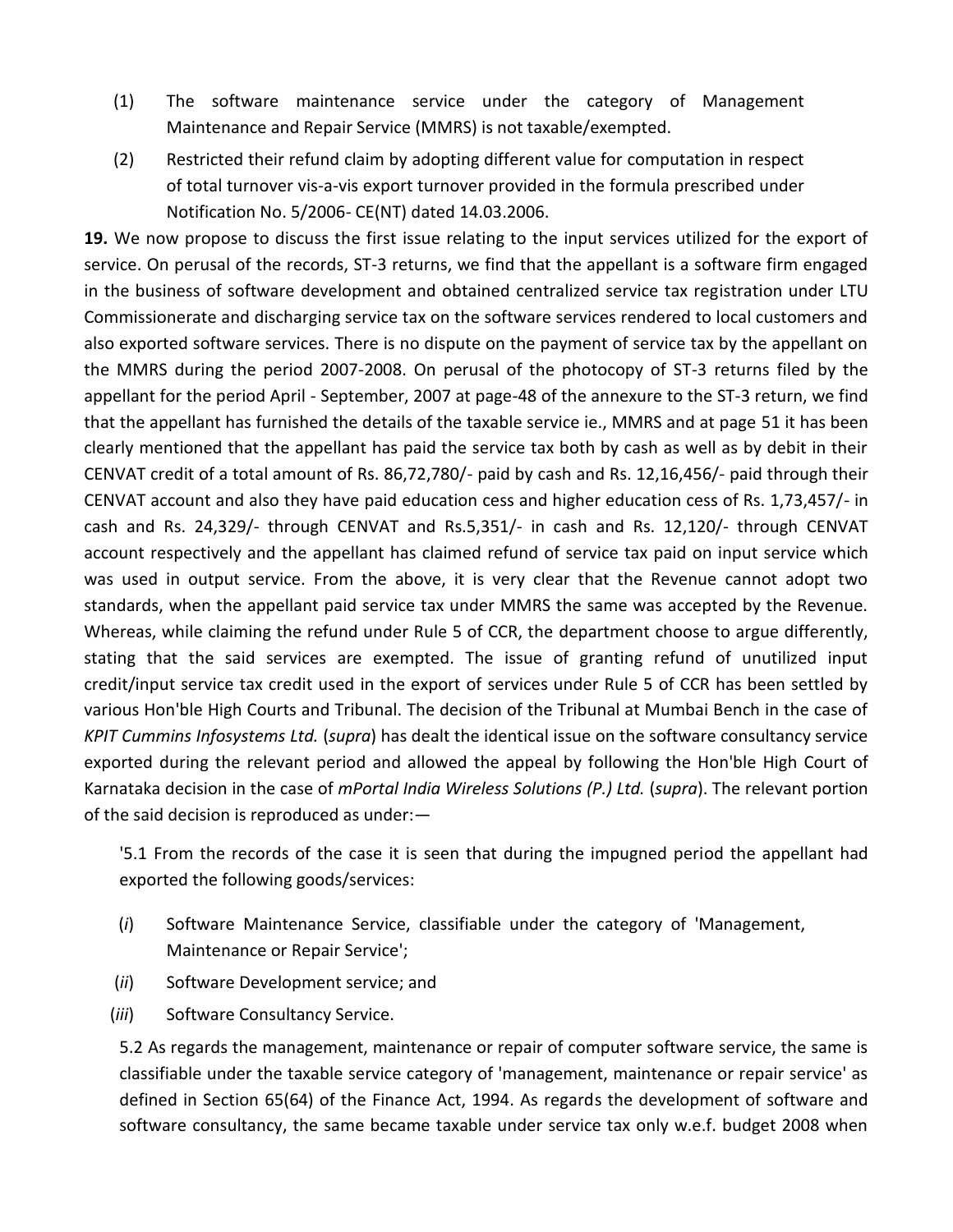'Information Technology Software Service' was brought under the tax net for the first time. Therefore, as far as these two services are concerned, they were not a taxable service during the impugned period.

5.3 Nevertheless, they were exempted services as defined in Rule 2(e) of the CENVAT Credit Rules, 2004 as per which:

"'exempted services' means taxable services which are exempt from the whole of the service tax leviable thereon, and includes services on which no service tax is leviable under section 66 of the Finance Act".

In other words, exempted services included both taxable services as well as non-taxable services. As regards "output service" as per Rule 2(p) of the CENVAT Credit Rules -

"output service' means any taxable service provided by the provider of a taxable service, to a customer, client, subscriber, policyholder or any other person, as the case may be, and the expressions 'provider' and 'provided' shall be construed accordingly."

Under Rule 5 of the CENVAT Credit Rules:

"where any input or input service is used in the manufacture of final product which is cleared for export under bond or letter of undertaking, as the case may be, or used in the intermediate product cleared for export, or used in providing output service which is exported, the CENVAT credit in respect of the input or input service so used shall be allowed to be utilised by the manufacturer or provider of output service towards payment of duty of excise on any final product cleared for home consumption or for export on payment of duty or service tax on output service, and where for any reason such adjustment is not possible, the manufacturer or the provider of output service shall be allowed refund of such amount subject to such safeguards, conditions and limitations, as may be specified, by the Central Government, by Notification."

5.4 Accordingly, Notification NO. 5/2006-CE (.N.T.) dated 14/03/2006 has been issued. Rule 6 of CENVAT Credit Rules, 2004 deals with obligation of the manufacturer of dutiable and exempted goods and provider of taxable and exempted services. Under Rule 6(3)(c), the provider of output service shall utilize credit only to the extent of an amount not exceeding 20% of the amount of service tax payable on taxable output service. In the present case, the services provided by the appellant and exported is not a taxable output service inasmuch as software development software service and software consultancy service become taxable only in the Budget 2008. Therefore, the cap of 20% prescribed under Rule 6(3)(c) have no application whatsoever. Therefore, there was no bar on the appellant in availing full credit in respect of IT software services during the material period.

5.5 The appellant has received input/input services for rendering of taxable services during the material period, which has been exported. The hon'ble High Court of Karnataka in mPortal India Wireless Solutions P. Ltd. (supra) case, in a similar situation, held as follows: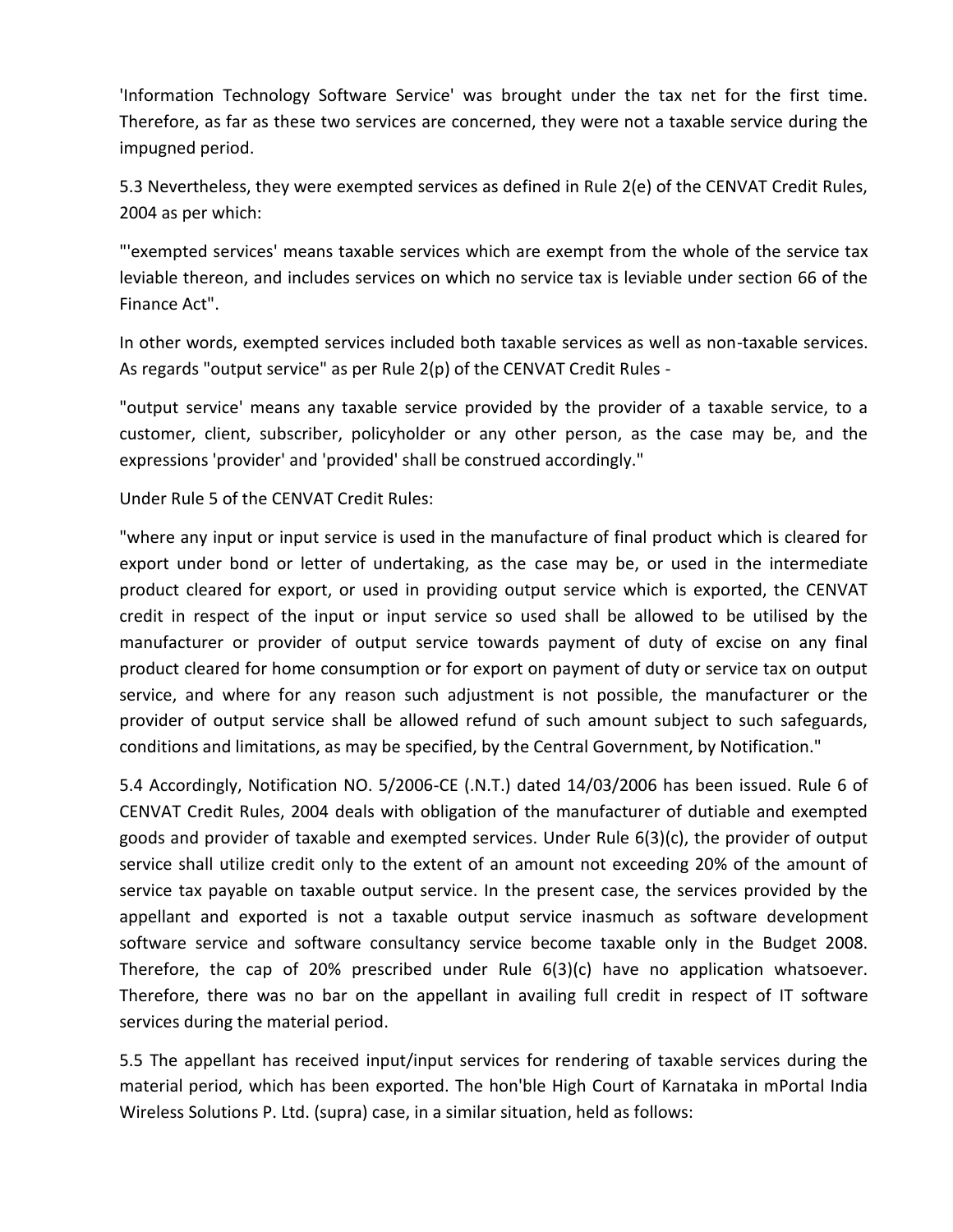"6. The assessee is a 100% export oriented unit. The export of software at the relevant point of time was not a taxable service. However, the assessee had paid input tax on various services. According to the assessee a sum of Rs.4,36,985/- is accumulated cenvat credit. The Tribunal has categorically held that even though the export of software is not a taxable service but still the assessee cannot be denied the cenvat credit. The assessee is entitled to the refund of the cenvat credit. Similarly insofar as refund of cenvat credit is concerned, the limitation under Section 11B does not apply for refund of accumulated cenvat credit. Therefore, bar of limitation cannot be a ground to refuse cenvat credit to the assessee.

7. Insofar as requirement of registration with the department as a condition precedent for claiming cenvat credit is concerned, learned counsel appearing for both parties were unable to point out any provision in the cenvat credit rules which impose such restriction. In the absence of a statutory provision which prescribes that registration is mandatory and that if such a registration is not made the assessee is not entitled to the benefit of refund, the three authorities committed a serious error in rejecting the claim for refund on the ground which is not in existence in law. Therefore, said finding recorded by the Tribunal as well as by the lower authorities cannot be sustained. Accordingly, it is set aside.

5.6 The appellant mPortal India Wireless Solutions P. Ltd. was also a 100% EOU and the transaction undertaken are also identical in the sense that they relate to export of software. Therefore, the above decision is squarely applicable to the facts of the case before us. In any case, the object of EXIM Policy of the Government of India is to promote exports of goods and services and not export of taxes. Service tax being a destination based consumption tax, in the case of exports there should not be any tax burden and the tax burden, if any, is to be imposed by the Government of the country where the services are consumed. Otherwise, it would render the exports of software uncompetitive. Keeping in view of above policy objective of the government, it is appropriate to hold that the appellants are eligible for the refund of the amount claimed by them of Rs.2,14,45,060/- during the impugned period on account of export of exempted services subject to the satisfaction of other conditions prescribed in Notification No. 5/2006-CE(NT) dated 14/03/2006 and the Revenue shall verify the same."'

The ratio of the above Tribunal decision is squarely applicable to the present case as the Tribunal in the above case has held that the software maintenance service is classifiable under the category of Management and Maintenance or Repair Service (MMRS) during the relevant period and in the present case it is clearly established that the appellants have paid the service tax on MMRS and availed credit. The above decision was followed by the co-ordinate Bangalore Bench of the Tribunal in the case of *Apotex Research (P.) Ltd.* (*supra*). The various Tribunal's decisions relied by the Revenue are not applicable and distinguishable to the facts of the present case.

**20.** Further the Tribunal Mumbai Bench in the case of *CCE,* v. *Barclays Technology Centre (I)(P. )Ltd* [Order Nos. A/1324 & 1325/14/SMB/C-IV, dated 12-9-2014] by relying the decision in the case of *Tata Consultancy services Ltd*. v. *CST* [2012] 25 taxmann.com 386 (Mum.-CESTAT), rejected the revenue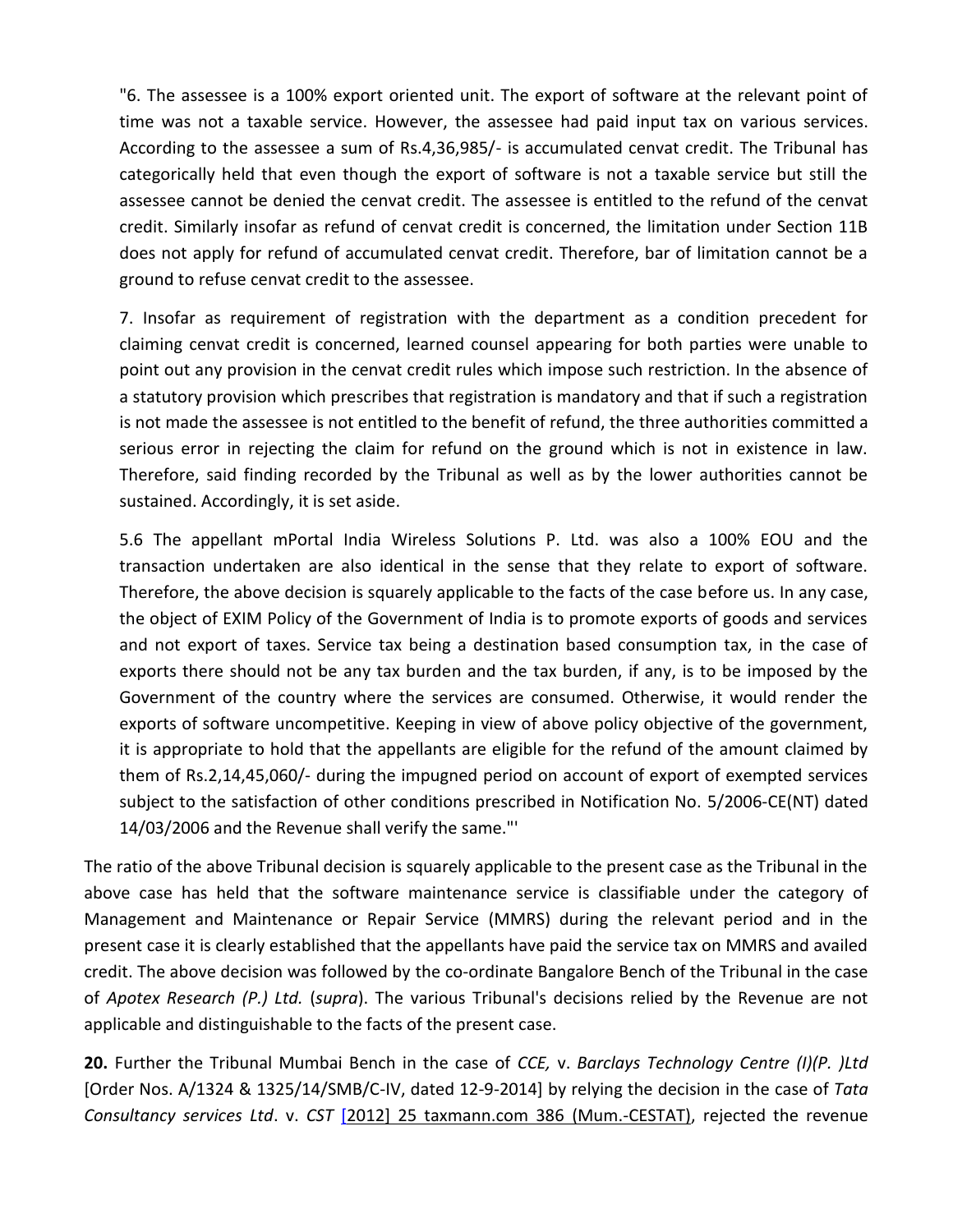appeal and allowed the refund of input services utilized in the export of software services to SEZ. As already discussed in the preceding paragraphs, the appellants have paid service tax on MMRS and duly filed the ST-3 returns and availed the cenvat credit and claimed the refund under Rule 5 of CCR on that portion of the input services used in export of services during the relevant period. By respectfully following the Hon'ble High Court decision and the Tribunal decision referred above, we have no hesitation to hold that the appellants are eligible for refund under Rule 5 of CCR on the input services used in the export of service. Accordingly, impugned orders No.15/10 and No.6/11 (in appeal No. ST/278/2010 and ST/295/11) are liable to be set aside to that extent of rejection of refunds. Both the appeals are allowed with consequential relief.

**21.** On the second issue in respect of nine appeals of the appellant assessee in ST/40422 to 40425/14 and ST/41019 to 41023/15, relates to the computation of total turnover vis-a-vis export turnover for determining the refund amount as per the formula prescribed under Notification No. 05/2006-CE(NT) dated 14.03.2006.

The clause 5 of Notification No. 5/2006 is reproduced as under:—

"5. The refund of unutilised input service credit will be restricted to the extent of the ratio of export turnover to the total turnover for the given period to which the claim relates i.e.

Maximum refund (Total CENVAT credit taken on input services during the given period export turnover Total turnover.

Explanation : For the purposes of condition No. 5, —

- 1. 'Export turnover' shall mean the sum total of the value of final products and output services exported during the given period in respect of which the exporter claims the facility of refund under this rule.
- 2. Total turnover' means the sum total of the value of,  $-$
- (*a*) all output services and exempted services provided, including value of services exported;
- (*b*) all excisable and non-excisable goods cleared, including the value of goods exported;
- (*c*) The value of bought out goods sold, during the given period."

**22.** We find in the present case, while calculating the quantum of refund eligible as per the formula prescribed under Rule 5 of CCR, the appellant claimed the refund on the export turnover of both SEZ and STPI units. For the purpose of total turnover, the appellants have computed total turnover of both SEZ and STPI units as the appellants being one entity. Whereas, it is seen the adjudicating authority while computing the value has deducted the value of SEZ exports from the export turnover (numerator) but retained the SEZ export turnover in the total turnover (Denominator). The appellants contended that the adjudicating authority when deducting the value of SEZ exports from the turnover, ought to have deducted the same from the total turnover. vis-a-vis, or if he has included it in the turnover, he should have also included it in the export turnover.

**23.** In this regard on identical issue the Mumbai Tribunal Co-ordinate Bench in the case of *Computer*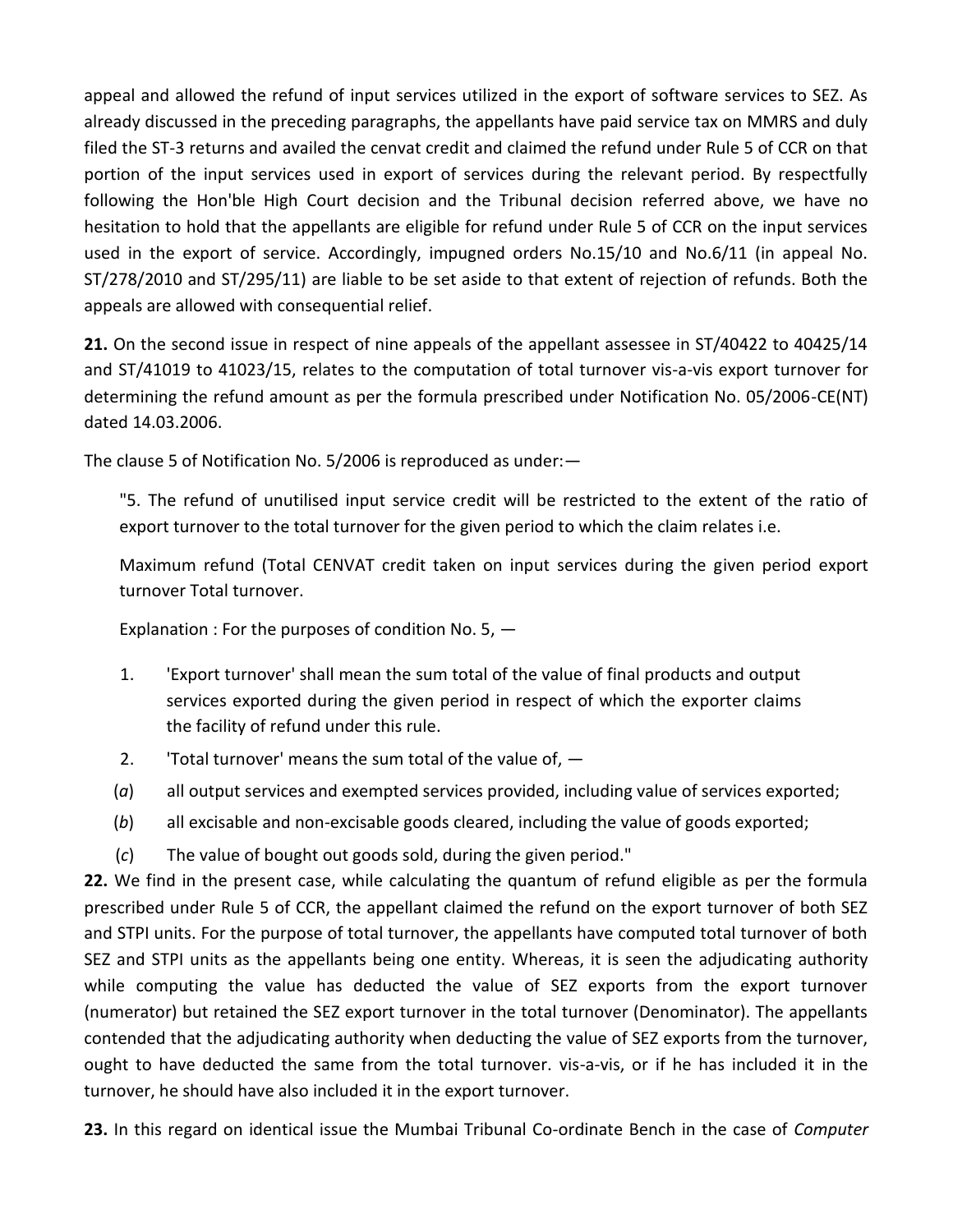*Land UK Ltd.,* (*supra*) discussed the correct method of computation of total turnover vis-a-vis export turnover and upheld the impugned order and rejected the revenue appeal. The relevant portions of the order are reproduced as under.

'4. On perusal of the record, it transpires that the first appellate authority has clearly recorded the factual matrix of the case as to there being no dispute that the appellant had rendered export of services and has availed CENVAT credit of the input services received by him. Revenue is only disputing the quantum of the refund claim which has been sanctioned to the appellant based upon the finding that the provisions of Rule 5 of the CENVAT Credit Rules, 2004 contemplates for sanctioning of the refund based upon a formula which according to the Revenue authorities indicates that the appellant has been sanctioned additional refund which is not due to them.

5. On perusal of the said formula and the case, I find that the appellant have claimed that invoice No. Mar 12-01 and Mar 12-02, both dated 30.03.2012 were for the year 2011-12 but payments were received subsequently in the Financial year 2012-13 and they availed refund accordingly. Revenue wants to eliminate these two invoices from the export turnover of the goods but they want to include the CENVAT credit in the total turnover of export of goods. This view which has been propounded by the ld. Departmental Representative and the appeal of the department is canvassing the findings expressed by the Adjudicating Authority.

1. I find that this view is incorrect as, if the revenue wants to reduce the value of the invoices from the export turnover, the same also should be removed from the total turnover of the export. I find the first appellate authority has correctly recorded the factual matrix which is reproduced below:

"15. I find that it is clearly mentioned in the new Rule 5(2) of the CCR that the new Rule shall apply to exports made on or after the 1st April, 2012. Further, 'export service' has been defined under clause (1) of Explanation 1 under the new Rule 5 and the same reads as under:

"(1) 'export service' means a service which is provided as per the provisions of Export of Services Rules, 2005, whether the payment is received or not;"

From this definition it is clear that for the purposes of new Rule 5 of the CCR, receipt of payment is immaterial and only the actual export of service by way of its provision & issuance of invoice remain the relevant criteria. As per the first proviso to Rule 5(2) of the CCR, refund in respect of services exported could be made under the old Rule 5 of the CCR within a period of one year, i.e. up to 31.03.2013. In other words, for the exports made up to 31.03.2012, refund was admissible under the old rule 5 of the CCR and for the exports made on or after 01.04.2012, refund is admissible under the new Rule 5 of the CCR. Accordingly, for all exports completed up to 31.03.2012 by way of their provision & issuance of invoice, the new Rule 5 of the CCR is not applicable.

16. Applying the provisions described in Para 15 above on the present case, I find that the Appellant have included the Invoice No. Mar'12-01 and Invoice No. Mar 12-02, both dated 30-03-2012, in the present refund claim on the ground that payments in respect of the same were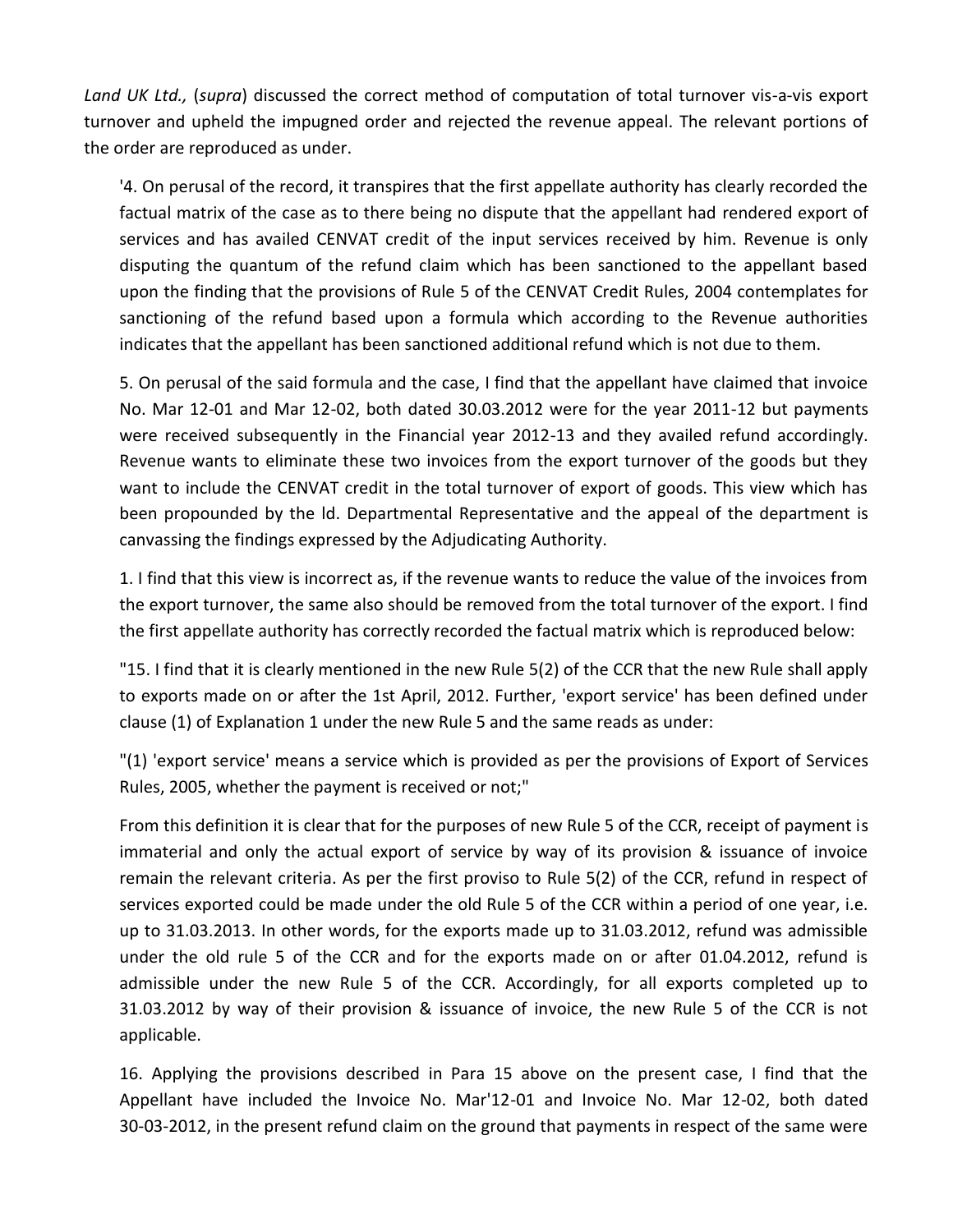received on 11-04-2012. However, the export of services covered by the said invoices had been completed prior to 31-03-2012, as reflected in the date of issuance of the said invoices. As provisions of new Rule 5 of the CCR are applicable to the exports made on or after 01-04-2012, the exports covered said invoices issued prior to 01-04-2012 have to be excluded from the present refund claim for arriving at export turnover of the present quarter of April 2012 to June 2012. For calculating export turnover of the services and total turnover of services for relevant period of April-June 2012, only those services which were provided after 01-04-2012 need to be considered. Further, it is clear from the figures mentioned in the Order-in-Original that the Appellant had exported their entire turnover and had not provided any services to Domestic Tariff Area in the relevant period. Therefore, the 'export turnover' would be equal to the 'total turnover', in terms of clause (E) of Rule 5(1) of the CCR. Accordingly, the figures of 'Export Turnover of Services' and 'Total Turnover' come to Rs.11,95,79,832/- each.

17. In view of the above discussions, I find that the admissible refund amount needs to be re-calculated. The same is done as under:

Export turnover of services = 11,95,79,832/-

Total Turnover= 11,95,79,832/-

Net CENVAT Credit=41,52,535/-

Refund amount = Export turnover of services × Net CENVAT credit ÷ Total turnover

 $= 11,95,79,832 \times 41,52,535 \div 11,95,79,832 = 41,52,535/$ 

Since refund of Rs. 27,67,134/- has already been granted vide the impugned Order-in-Original, the appellant are found entitled to further refund of Rs.13,85,401/- only. (41,52,435/- minus  $27,67,134/- = 13,85,401/-$ 

7. I find that there is no infirmity or illegality in the Order-in-Appeal which has set aside the Order-in-Original.'

**24.** Further, the Hon'ble High Court in the case of *Tata Elxsi Ltd.* (*supra*), in respect of computation of deduction under Section 10 (A) of IT Act, dealt the identical issue of computation of export turnover and total turnover and dismissed the revenue appeal and upheld the Tribunal order. The relevant portion of the said order is reproduced as under:—

"10. The Bombay High Court had an occasion to consider the meaning of the word 'total turnover' in the context of Section 10-A, in the case of *Commissioner of Income Tax* v. *Gem Plus Jewellery India Ltd.* 2011 -330-ITR-P-175 (Bom.). Interpreting sub-section (4) of Section 10-A, it is held as under:

Under sub-section (4) the proportion between the export turnover in respect of the articles or things, or as the case may be, computer software exported, to the total turnover of the business carried over by the undertaking is applied to the profits of the business of the undertaking in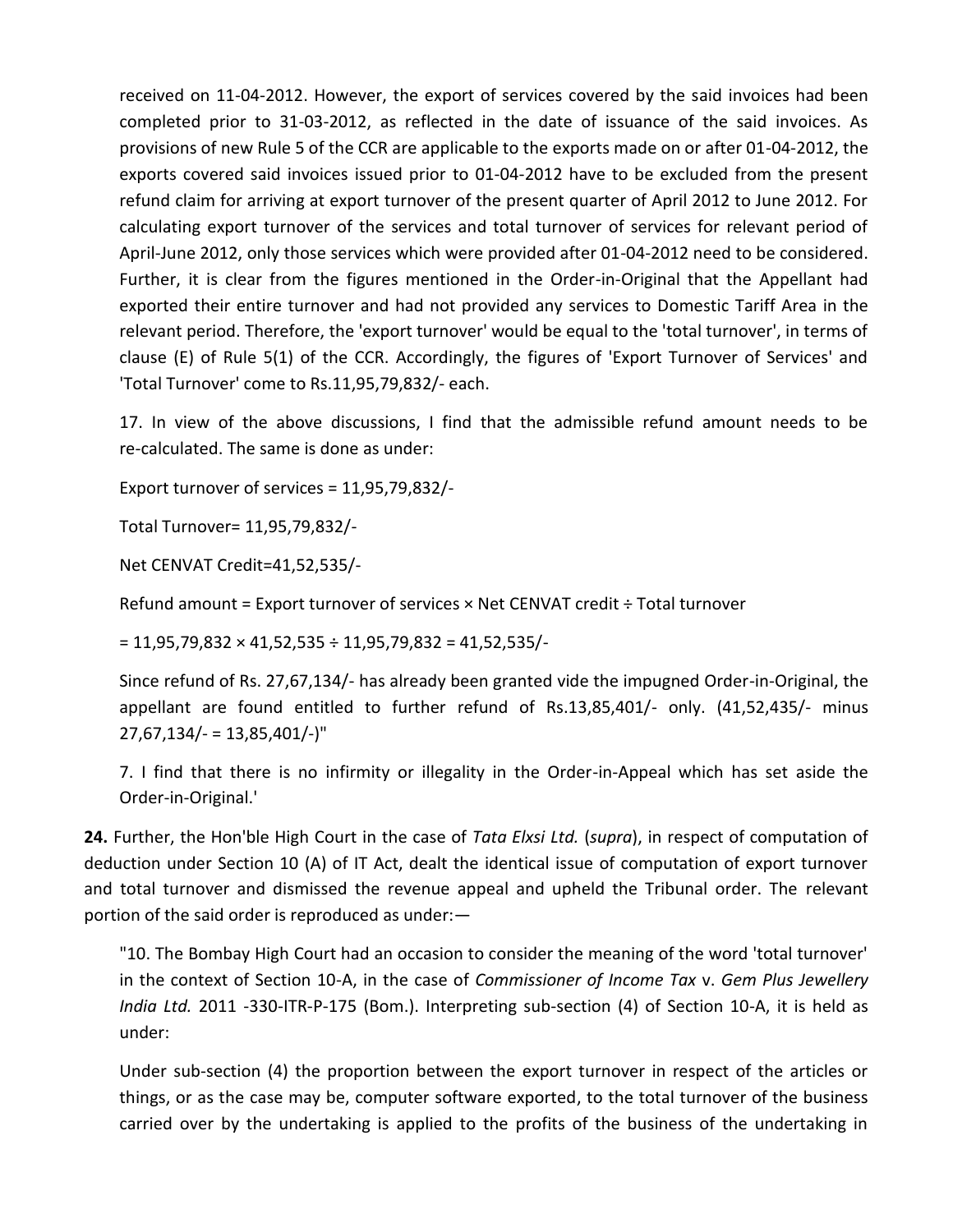computing the profits of the business of the undertaking in computing the profits derived from export.....

The formula for computation of the deduction under Section 10-A would be as under:-

Profits of the business × export turnover ÷ Total turnover

From the aforesaid judgments, what emerges is that, there should be uniformity in the ingredients of both the numerator and the denominator of the formula, since otherwise it would produce anomalies or absurd results. Section 10-A is a beneficial section. It is intended to provide incentives to promote exports. The incentive is to exempt profits relatable to exports. In the case of combined business of an assesse, having export business and domestic business, the legislature intended to have a formula to ascertain the profits from export business by apportioning the total profits of the business on the basis of turnovers. Apportionment of profits on the basis of turnover was accepted as a method of arriving at export profits. In the case of Section 80 HHC, the export profit is to be derived from the total business income of the assesse, whereas in Section 10-Am the export profit is to be derived from the total business of the undertaking. Even in the case of business of an undertaking, it may include export business and domestic business, in other words, export turnover and domestic turnover. The export turnover would be a component or part of a denominator, the other component being the domestic turnover. In other words, to the extent of export turnover, there would be a commonality between the numerator and the denominator of the formula. In view of the commonality, the understanding should also be the same. In other words, if the export turnover in the numerator is to be arrived at after excluding certain expenses, the same should also be excluded in computing the export turnover as a component of total turnover in the denominator. The reason being the total turnover includes export turnover. The components of the export turnover in the numerator and the denominator cannot be different. Therefore, though there is no definition of the term 'total turnover' in Section 10-Am there is nothing in the said Section to mandate that, what is excluded from the numerator that is export turnover would nevertheless form part of the denominator. Though when a particular word is not defined by the legislature and an ordinary meaning is to be attributed to the same, the said ordinary meaning to be attributed to such word is to be in conformity with the context in which it is used. When the statute prescribes a formula and in the said formula, 'export turnover' is defined, and when the 'total turnover' includes export turnover, the very same meaning given to the export turnover by the legislature is to be adopted while understanding the meaning of the total turnover, when the total turnover includes export turnover. If what is excluded in computing the export turnover is included while arriving at the total turnover, when the export turnover is a component of total turnover, such an interpretation would have expressly stated so. If they have not chosen to expressly define what the total turnover means, then, when the total turnover includes export turnover, the meaning assigned by the legislature to the export turnover is to be respected and given effect to, while interpreting the total turnover which is inclusive of the export turnover. Therefore the formula for computation of the deduction under Section 10-A, would be as under: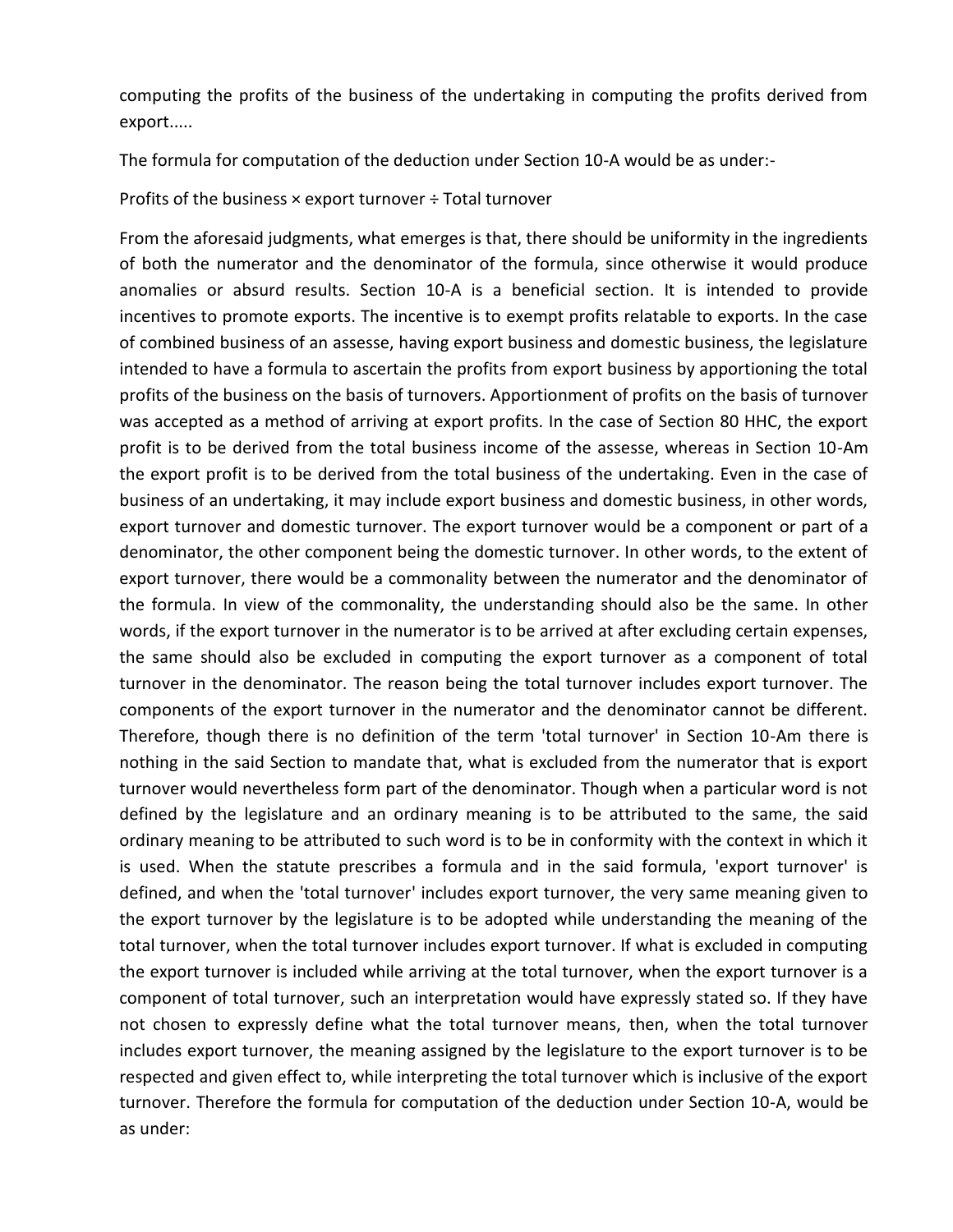Profits of the business of the understating × Export turnover ÷ Total Turnover (Export turnover + domestic turnover)"

**25.** The above Tribunal decision and the Hon'ble High Court decision are squarely applicable to the facts of the present case insofar as the computation of the export turnover and total turnover for computing the export value as per the formula prescribed under Clause 5 of Notification No. 5/2006 dated 14.03.2006. As in the present case, the lower authorities while computing the turnover deducted the value of SEZ exports from the export turnover (numerator) and retained the same in the total turnover (denominator) which has resulted in the anomaly and the reduction in the quantum of refund. The Clause 5 of the Notification No. 5/06 dated 14.3.06, clearly stipulates that the formula has to be applied only for the activity to which the claim relates and it is for the entity as a whole. Accordingly, we hold that when the revenue proceeded to include the value of SEZ exports in computing the total turnover, the same should also have been included in computing export turnover. By respectfully following the above Tribunal decision and the Hon'ble High Court decision, we hold that the order of the LA rejecting the refund claim by adopting the wrong method of computation is not justified and liable to be set aside to that extent of restriction of the refund claim. We hold that the value of export turnover should be equal to the total turnover and the value of SEZ exports should be included in the export turnover (numerator). Accordingly, the appellants are eligible for the full refund claim in appeal Nos. ST/40422 to 40425/14 and ST/41019 to 41023/15, and the impugned orders OIA Nos. 68 to 71 dated 02,12,2013 OIA Nos. 05 to 09/2015 dated 18.02.2015, are set aside to that extent.

**26.** In respect of Revenue appeals in ST/551-554/2011 filed against the OIA No. 39 to 42/11 dated 30.08.2011, the Commissioner (Appeals) has set aside that portion of the original order rejecting the refund claim on account of MMRS is not taxable and also set aside the order relating to computation of eligible refunds by deducting the amount of SEZ turnover from the export turnover and not deducting it from the total turnover. The Commissioner (Appeals) in his detailed order discussed the issue and also relied on the Tribunal decision set aside the impugned order and allowed the appeals. As we have already given our detailed findings on both the issues in the preceding paragraphs in the assessees appeals and held that the appellants are eligible for full refund of input services credit on the export of service as well as on computation of export turnover vis-a-vis total turnover as per the formula under clause 5 of Notification No. 5/2006 dated 14.03.2006, the same is applicable to the revenue appeals. Therefore, we do not find any infirmity in the impugned orders passed by the Commissioner (Appeals) and we uphold the impugned orders and revenue appeals are rejected.

**27.** As regards the appeals filed by the asessee in appeal No. ST/41015 to 41018/15 against the OIA No. 01-04/2015 dated 18.02.2015, we find that the LAA has set aside the order of sanctioning refund arising out of the decision of OIA 39-42/11 dated 30.08.2011 and allowed the revenue appeal. Since the revenue appeals filed against OIA No. 39-42/11 dated 30.08.2011 are rejected as above, and the refund orders sanctioned by the original authority are restored and upheld and the OIA No.01-4/2015 dated 18.02.2015, are set aside and the assessees appeals are allowed.

**28.** In the result, we hold:-